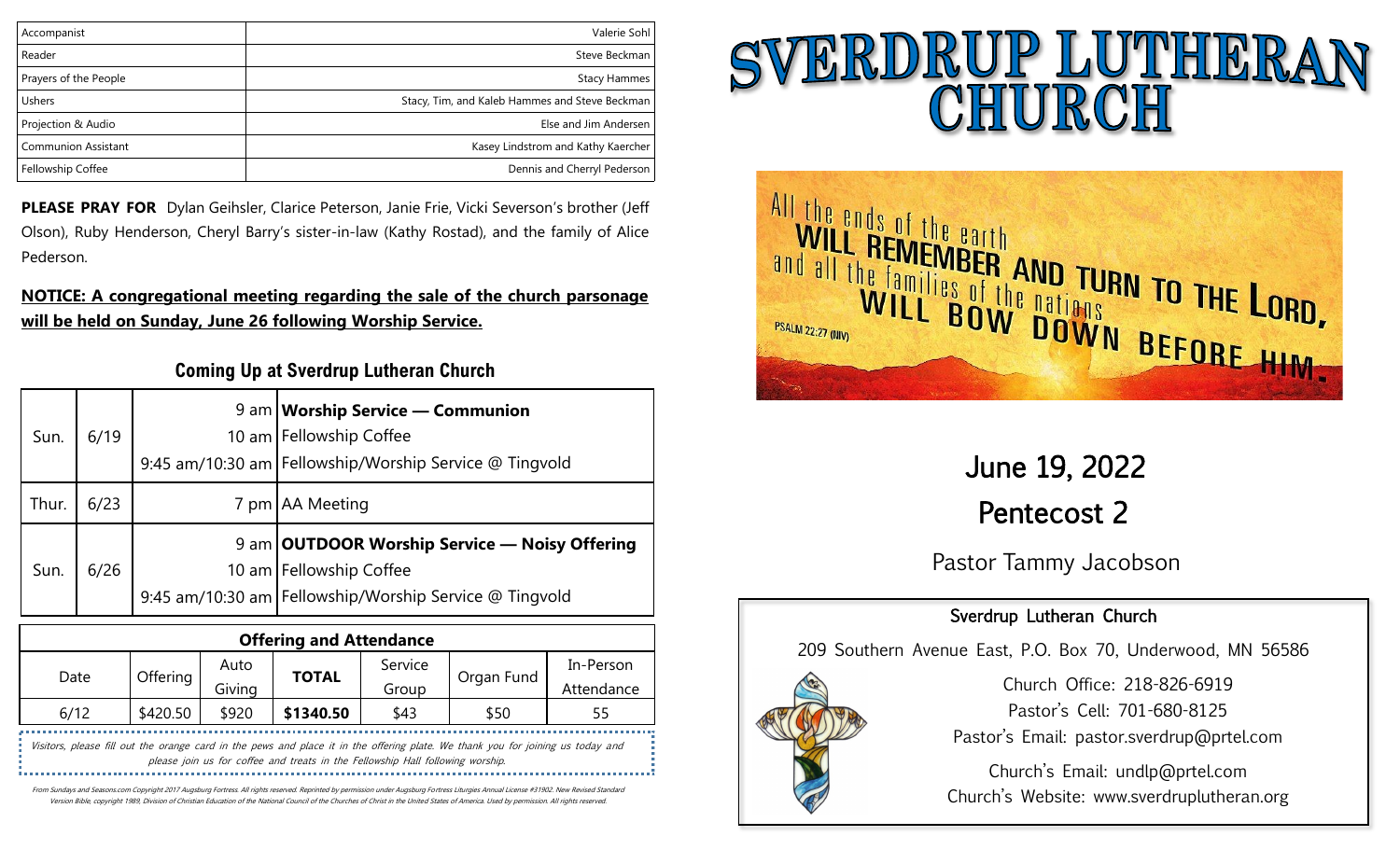# **GATHERING**

The Holy Spirit calls us together as the people of God.

# **GATHERING MUSIC**

# **WELCOME AND ANNOUNCEMENTS**

#### **CONFESSION AND FORGIVENESS**

*All may make the sign of the cross, the sign marked at baptism, as the presiding minister begins.*

Blessed be the holy Trinity,  $\pm$  one God, whose steadfast love endures forever. **Amen.**

Let us confess our sin in the presence of God and of one another.

#### Silence is kept for reflection.

Merciful God, **we confess that we have not followed your path but have chosen our own way. Instead of putting others before ourselves, we long to take the best seats at the table. When met by those in need, we have too often passed by on the other side. Set us again on the path of life. Save us from ourselves and free us to love our neighbors. Amen.**

Hear the good news! God does not deal with us according to our sins but delights in granting pardon and mercy. In the name of  $+$  Jesus Christ, your sins are forgiven. You are free to love as God loves. **Amen.**

|                       | "Oh, For a Thousand Tongues to Sing" | ELW #886,     |
|-----------------------|--------------------------------------|---------------|
| <b>GATHERING SONG</b> |                                      | vs 1, 2, 3, 6 |

# **GREETING**

The grace of our Lord Jesus Christ, the love of God, and the communion of the Holy Spirit be with you all. **And also with you.**

# **THE LORD'S PRAYER**

**Our Father, who art in heaven, hallowed be thy name, thy kingdom come, thy will be done, on earth as it is in heaven. Give us this day our daily bread; and forgive us our trespasses, as we forgive those who trespass against us; and lead us not into temptation, but deliver us from evil. For thine is the kingdom, and the power, and the glory, forever and ever. Amen.**

| <b>COMMUNION SONGS</b> | "Let Us Break Bread Together" | HWC #323, All |
|------------------------|-------------------------------|---------------|
|                        | "In His Time"                 | HWC #465, All |

# **COMMUNION PRAYER**

Life-giving God, through this meal you have bandaged our wounds and fed us with your mercy. Now send us forth to live for others, both friend and stranger, that all may come to know your love. This we pray in the name of Jesus. **Amen.**

# **SENDING**

God blesses us and sends us in mission to the world.

# **BLESSING**

The God of peace, Father,  $\pm$  Son, and Holy Spirit, bless you, comfort you, and show you the path of life this day and always. **Amen.**

# **SENDING SONG** "Day by Day" ELW #790, All

# **DISMISSAL**

Go in peace. Love your neighbor.

**Thanks be to God.**

# **SENDING MUSIC**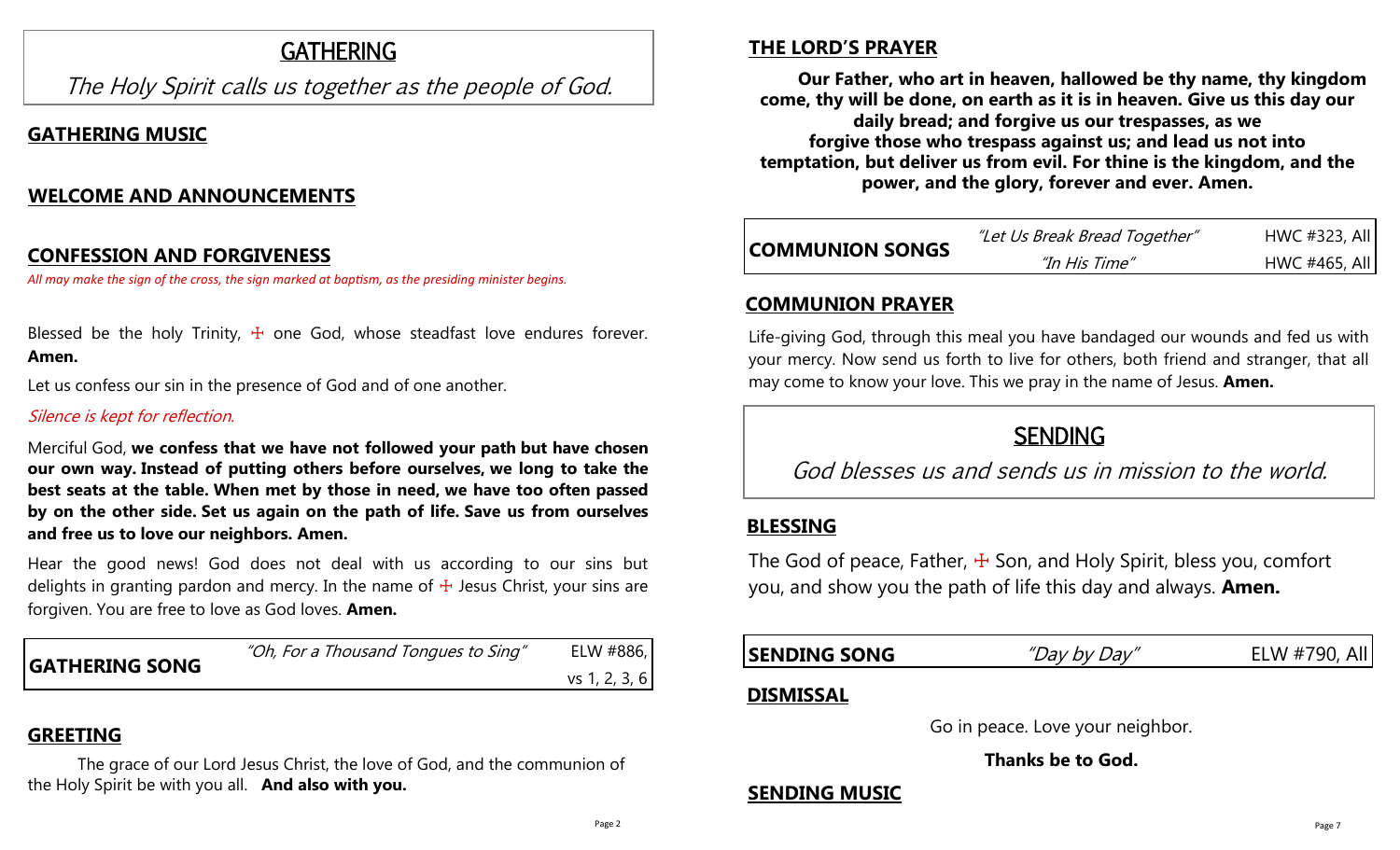#### **THE APOSTLE'S CREED**

**I believe in God, the Father almighty, creator of heaven and earth.**

**I believe in Jesus Christ, his only Son, our Lord. He was conceived by the power of the Holy Spirit and born of the Virgin Mary. He suffered under Pontius Pilate, was crucified, died and was buried. He descended into hell. On the third day he rose again. He ascended into heaven, and is seated at the right hand of the Father. He will come again to judge the living and the dead.**

**I believe in the Holy Spirit, the holy catholic church, the communion of saints, the forgiveness of sins, the resurrection of the body, and the life everlasting. Amen.**

#### **THE PRAYERS**

Pastor/Reader: "God of grace … " **Congregation Response: "Hear our prayer."**

# THE MEAL

God feeds us with the presence of Jesus Christ.

## **GREAT THANKSGIVING** ELW Page180

The Lord be with you. **And also with you.**

Lift up your hearts. **We lift them to the Lord.**

Let us give thanks to the Lord our God. **It is right to give our thanks and praise.**

# **WORDS OF INSTITUTION**

## **INVITATION TO COMMUNION**

In Christ's presence there is fullness of joy. Come to the banquet. Gluten free wafer fellowship kits are available.

## **PRAYER OF THE DAY**

O Lord God, **we bring before you the cries of a sorrowing world. In your mercy set us free from the chains that bind us, and defend us from everything that is evil, through Jesus Christ, our Savior and Lord. Amen.**

# WORD

God speaks to us in scripture reading, preaching and song.

#### **FIRST LESSON** Isaiah 65:1-9

 $1$  was ready to be sought out by those who did not ask, to be found by those who did not seek me. I said, "Here I am, here I am," to a nation that did not call on my name.  $2I$  held out my hands all day long to a rebellious people, who walk in a way that is not good, following their own devices; <sup>3</sup>a people who provoke me to my face continually, sacrificing in gardens and offering incense on bricks;  $4$ who sit inside tombs, and spend the night in secret places; who eat swine's flesh, with broth of abominable things in their vessels; who say, "Keep to yourself, do not come near me, for I am too holy for you." These are a smoke in my nostrils, a fire that burns all day long.  $6$ See, it is written before me: I will not keep silent, but I will repay; I will indeed repay into their laps  $7$ their iniquities and their ancestors' iniquities together, says the LORD; because they offered incense on the mountains and reviled me on the hills, I will measure into their laps full payment for their actions.  ${}^{8}$ Thus says the LORD: As the wine is found in the cluster, and they say, "Do not destroy it, for there is a blessing in it," so I will do for my servants' sake, and not destroy them all.  $9$ I will bring forth descendants from Jacob, and from Judah inheritors of my mountains; my chosen shall inherit it, and my servants shall settle there.